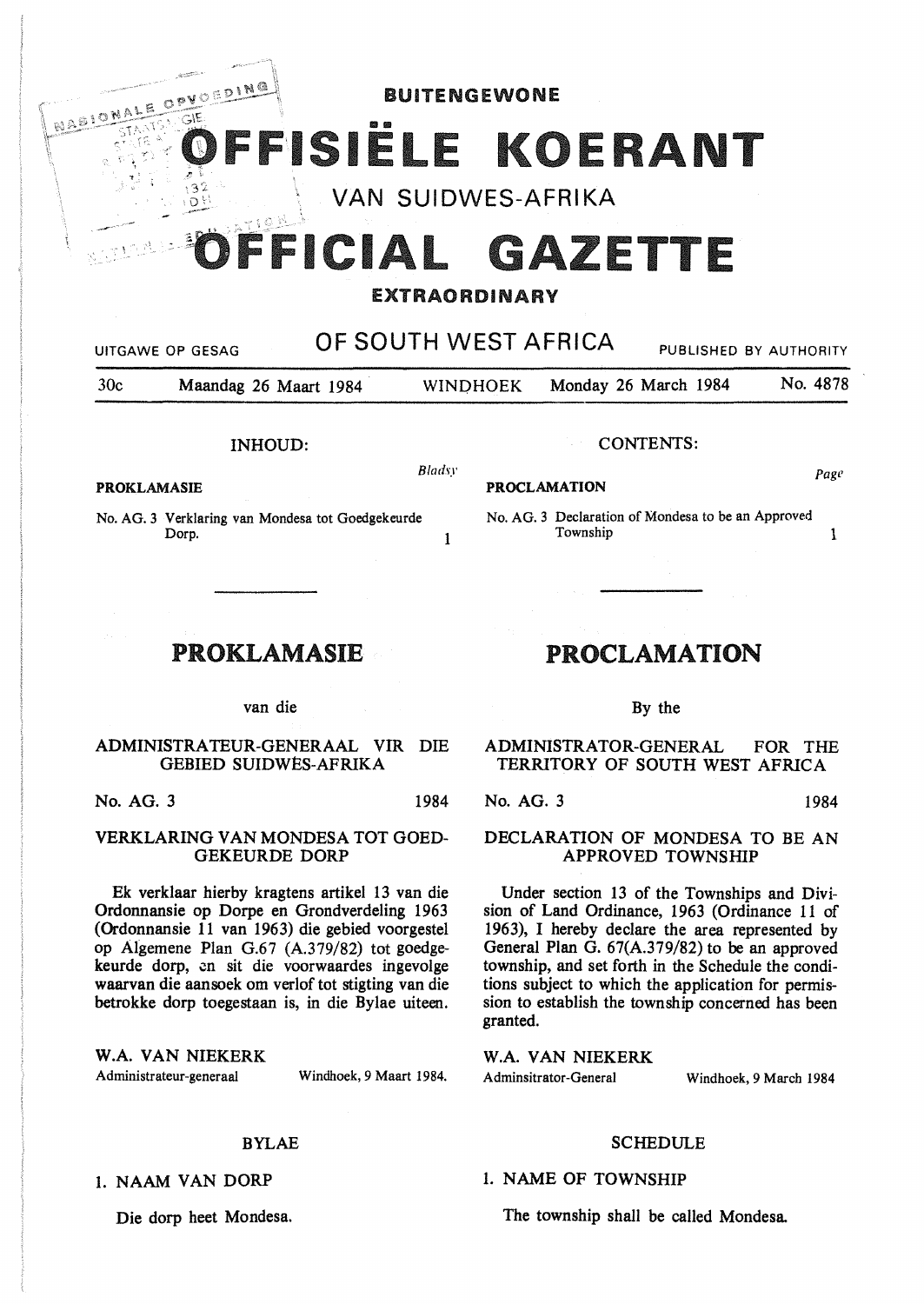#### 2. SAMESTELLING VAN DORP

Die dorp bestaan uit 605 erwe genommer 1 tot 605, twee oop ruimtes genommer 606 en 607 en strate soos aangedui op Algemene Plan G. 67(A.379/82).

#### 3. GERESERVEERDE ERWE

Die volgende erwe word soos volg gereserveer -

- (a) Vir die Goewerment van die Gebied: erwe 1 en 62 vir onderwysdoeleindes.
- (b) Vir die plaaslike bestuur:
	- (i) erf 137 vir hostels vir immigrante-werkers.
	- (ii) erf 138 vir munisipale administratiewe kantore en ander munisipale doeleindes;

#### 4. TITELVOORW AARDES

Die volgende voorwaardes moet ten gunste van die plaaslike bestuur geregistreer word teen die titelbewyse van alle erwe, buiten die genoem in paragraaf 3:

- (a) Die erf mag slegs gebruik word vir doeleindes wat strook met, en onderworpe aan, die bepalings van die Dorpsbeplanningskema van Swakopmund wat ingevolge die bepalings van die Dorpsbeplanningsordonnansie 1954 (Ordonnansie 18 van 1954) ontwerp en goedgekeur is.
- (b) Op die erf mag nie na water geboor of gegrawe word nie.
- (c) Daar mag geen hindernis of verlegging van enige natuurlike stormwatergeleiding op die erf wees sonder goedkeuring van die plaaslike bestuur nie.
- (d) Buiten met die toestemming van die plaaslike bestuur, mag geen stene, teels of erdepype of enige ander artikels van sodanige aard, vir enige ander doel as die oprigting van 'n gebou op die erf, op die erf gemaak word nie.
- ( e) Geen beeste, perde, skape, varke, bokke, bobbejane, ape, of wilde-, roof- of trekdiere mag op die erf aangehou word nie.
- (f) Die eienaar en enige huurder van die erf is verplig om toe te laat -

#### 2. COMPOSITION OF TOWNSHIP

The township comprises 605 erven numbered 1 to 605, two open spaces numbered 606 and 607 and streets as indicated on General Plan G. 67(A.379/82).

#### 3. RESERVED ERVEN

The following erven are reserved as follows -

- (a) For the Government of the Territory: erven 1 and 62 for educational purposes.
- (b) For the local authority:
	- $(i)$  erf 137 for hostels for immigrant workers;
	- (ii) erf 138 for municipal administrative offices and other municipal purposes.
- 4. **CONDITIONS** OF TITLE

The following conditions shall be registered in favour of the local authority against the title deeds of all erven, other than those referred to in paragraph 3:

- (a) The erf shall only be used for purposes which are in accordance with, and subject to the provisions of the Swakopmund Town Planning Scheme prepared and approved in terms of the Town Planning Ordinance, 1954 (Ordinance 18 of 1954).
- (b) It shall not be permissible to drill or excavate for water on the erf.
- (c) There shall be no obstruction or deviation of any natural course of stormwater over the erf, without the approval of the local authority.
- (d) Except with the permission of the local authority, no bricks, tiles, earthenware pipes or any other articles of a similar nature shall be made on the  $erf$  for any purpose other than the erection of a building on the erf.
- (e) No cattle, horses, sheep, pigs, goats, baboons, monkeys, wild beasts, beasts of prey or draught animals shall be kept on the erf.
- (f) The owner and any lessee of the erf shall be obliged to allow -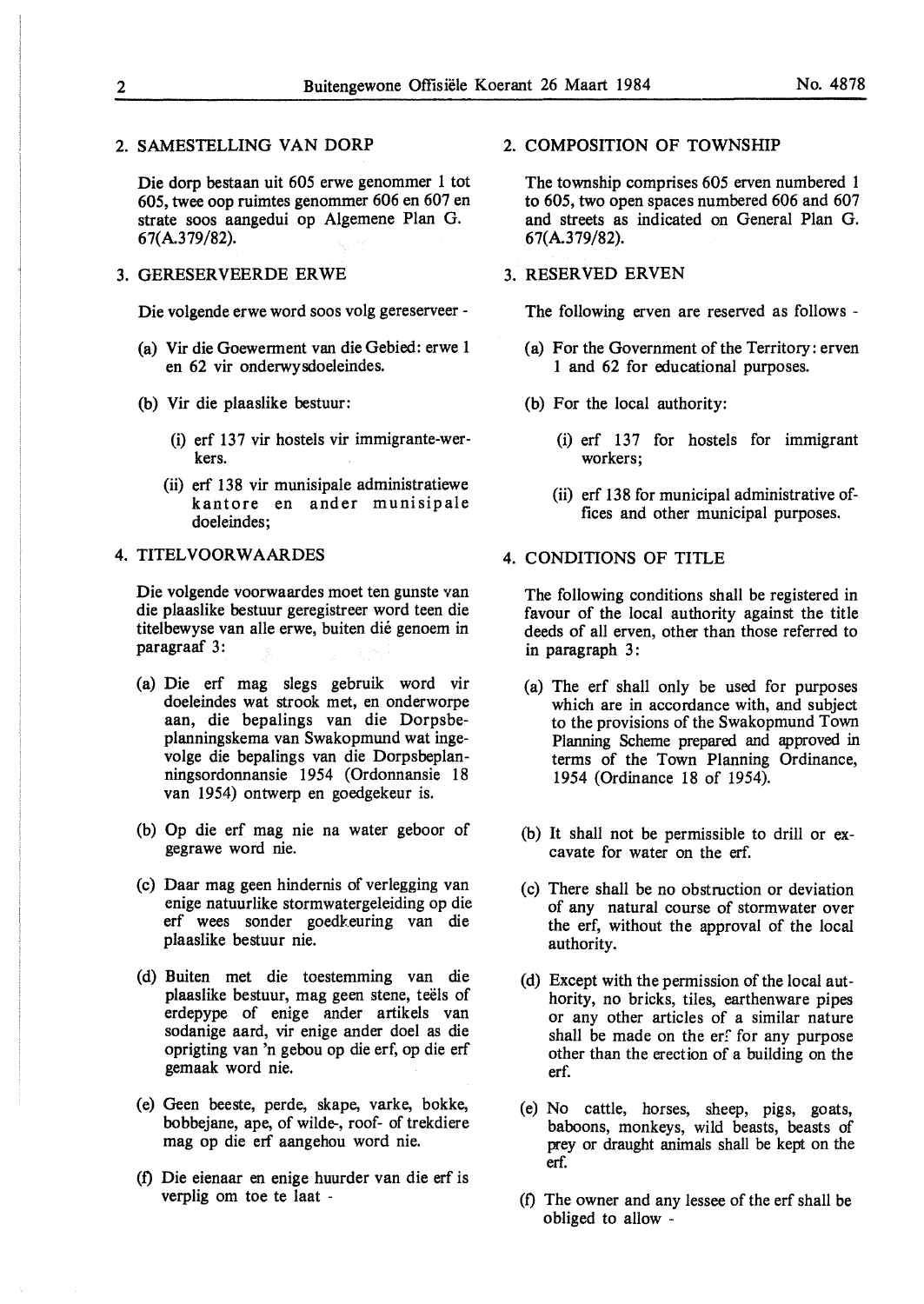(i) dat die waterpyplyne, stonnwaterafvoerpype, rioolpype of bogrondse of ondergrondse elektriese kragtoevoerlyne, wat die plaaslike bestuur van tyd tot tyd nodig ag, op so 'n wyse en in so 'n ligging soos die plaaslike bestuur van tyd tot tyd na oorlegpleging met die eienaar van die erf bepaal, oor die

erf aangelê word;

- (ii) dat enige materiaal wat uitgegrawe word gedurende die konstruksie, instandhouding of verwydering van enige sodanige waterpyplyn, stormwaterafvoerpyp, rioolpyp of bogrondse of ondergrondse elektriese kragtoevoerlyn, tydelik op die erf geplaas mag word;
- (iii) dat enige materiaal wat gedurende die konstruksie, instandhouding of verwydering van enige sodanige waterpyplyn, stormwaterafvoerpyp, rioolpyp of bogrondse of ondergrondse elektriese kragtoevoerlyn op 'n aangrensende eiendom uitgegrawe word, tydelik op die erf geplaas mag word;
- (iv) dat iedereen van wie dit vereis word om die erf te betree ten einde sy pligte in verband met sodanige konstruksie, instandhouding of verwydering van enige sodanige waterpyplyn, stormwaterafvoerpyp, rioolpyp of bogrondse of ondergrondse elektriese kragtoevoerlyn, of enige ander werk wat daannee in verband staan, te verrig, die erf te enige redelike tyd mag betree,

sonder dat enige vergoeding op die plaaslike bestuur verhaalbaar sat wees: Met dien verstande dat enige skade veroorsaak by die konstruksie, instandhouding of verwydering van enige sodanige waterpyplyn, stormwaterafvoerpyp, rioolpyp of bogrondse of ondergrondse kragtoevoerlyn of enige ander werk wat daarmee in verband staan, of enige skade veroorsaak by die plasing op of verwydering van die erf van enige materiaal bedoel in subparagraaf (ii) of (iii), deur die plaaslike bestuur vergoed moet word.

(g) Die eienaar van die erf moet op eie koste 'n keermuur of keermure wat deur die plaaslike bestuur goedgekeur is, oprig om te verhinder dat deel van die erf in enige straat wat aan die erf grens, val, of andersom, na gelang: Met dien verstande dat waar die eienaar van die erf reeds so 'n keermuur of

- (i) such water pipe-lines, storm water drain pipes, sewer-pipes or overhead or underground electrical supply lines as may from time to time be considered necessary by the local authority, to be constructed across the erf in such a manner and in such a position as may from time to time be determined by the local authority after consultation with the owner of the erf;
- (ii) any material excavated during the construction, maintenance or removal of any such water pipe-line, storm water drain pipe, sewer-pipe or overhead or underground electrical supply line, to be placed on the erf temporarily;
- (iii) any materials excavated during the construction, maintenance or removal of any such water pipe-line, storm water drain pipe, sewer-pipe or overhead or underground electrical supply line on any adjoining property, to be placed on the erf temporarily;
- (iv) any person who may be required to enter the erf in order to perform his duties pertaining to such construction, maintenance or removal of any such water pipe-line, storm water drain pipe, sewer-pipe or overhead or underground electrical supply line or any other work pertaining thereto, to enter the erf at all reasonable times,

without any compensation being recoverable from the local authority: Provided that any damage caused at the construction, maintenance or removal of any such water pipe-line, storm water drain pipe, sewerpipe or overhead or underground electrical supply line or any other work pertaining thereto or any damage caused at the placing on or removal from the erf of any materials referred to in subparagraph (ii) or (iii) shall be compensated by the local authority.

(g) The owner of the erf shall at his own expense, erect a retaining wall or walls approved by the local authority, to prevent any portion of the erf adjoining the street from falling into the street or *vice versa,* as the case may be: Provided that where the owner of the erf has already erected such a